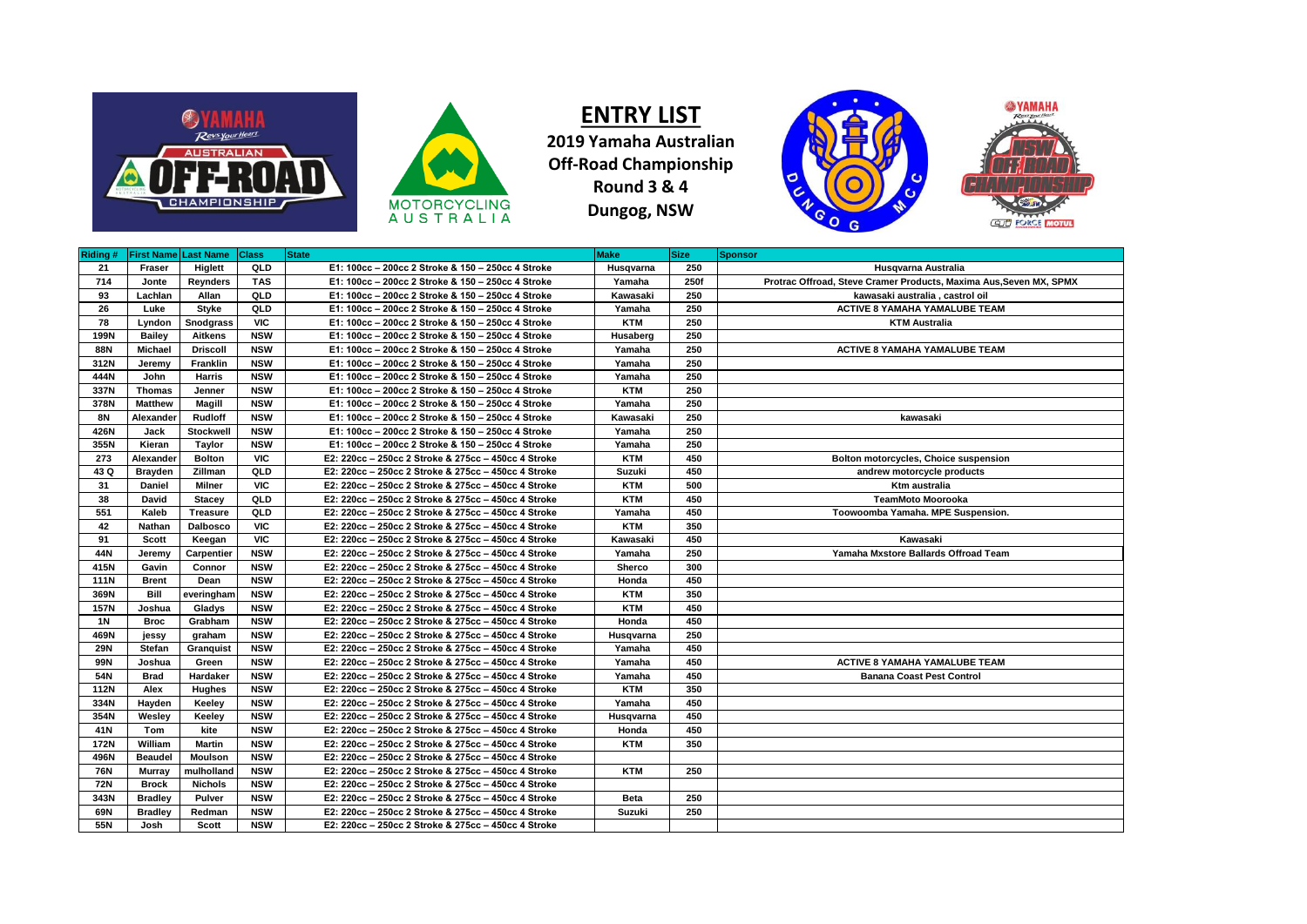| 102N       | Stephen         | Smith                           | <b>NSW</b> | E2: 220cc - 250cc 2 Stroke & 275cc - 450cc 4 Stroke                                    | Sherco     | 250   |                                                                                      |
|------------|-----------------|---------------------------------|------------|----------------------------------------------------------------------------------------|------------|-------|--------------------------------------------------------------------------------------|
| 65N        | Nic             | Tomlinson                       | <b>NSW</b> | E2: 220cc - 250cc 2 Stroke & 275cc - 450cc 4 Stroke                                    | Yamaha     | 450   |                                                                                      |
| 35N        | <b>Marcus</b>   | Huber                           | <b>NSW</b> | E2: 220cc - 250cc 2 Stroke & 275cc - 450cc 4 Stroke                                    | <b>KTM</b> | 350   |                                                                                      |
| 32         | Andrew          | Wilksch                         | <b>VIC</b> | E3: 290cc - 500cc 2 Stroke & 475cc - 650cc 4 Stroke                                    | Sherco     | 500cc | Motul Pirelli Sherco Offroad Team, GFS, Shotz Sports Nutriton,                       |
| 11         | Daniel          | <b>Sanders</b>                  | VIC        | E3: 290cc - 500cc 2 Stroke & 475cc - 650cc 4 Stroke                                    | Husqvarna  | 450   | Husqvarna Australia                                                                  |
|            |                 |                                 |            |                                                                                        |            |       | Indulge Luxury accommodation, forbidden foods, GT on site windscreens, Mototech      |
|            |                 |                                 |            |                                                                                        |            |       | Mildura, espresso drive, direction physiotherapy,                                    |
| 97         | Jackson         | Caldwell                        | <b>VIC</b> | E3: 290cc - 500cc 2 Stroke & 475cc - 650cc 4 Stroke                                    | Ktm        | 500   | Jcaldwell tiling & complete bathroom renovations.                                    |
|            |                 |                                 |            |                                                                                        |            |       |                                                                                      |
|            |                 |                                 |            |                                                                                        |            |       | HQV Motorcycles Australia, Thor MX, Michelin, Spy Optics, Neken, Motorex, Kustom MX, |
| 15         | Jesse           | Lawton                          | <b>VIC</b> | E3: 290cc - 500cc 2 Stroke & 475cc - 650cc 4 Stroke                                    | <b>HOV</b> | 501   | Shotz Nutrition, Choice Suspension, Spy Boats, Moto GC                               |
| 55         | <b>Matt</b>     | <b>Murry</b>                    | QLD        | E3: 290cc - 500cc 2 Stroke & 475cc - 650cc 4 Stroke                                    | Kawasaki   | 480   |                                                                                      |
| 75         | Timothy         | Lonsdale                        | <b>VIC</b> | E3: 290cc - 500cc 2 Stroke & 475cc - 650cc 4 Stroke                                    | Ktm        | 300   | Onpoint motorcycles & suspensions auto smart                                         |
| 309N       | <b>Matthew</b>  | <b>Beaumont</b>                 | <b>NSW</b> | E3: 290cc - 500cc 2 Stroke & 475cc - 650cc 4 Stroke                                    | Husqvarna  | 300   |                                                                                      |
| 81N        | Callum          | Ceglinski                       | <b>NSW</b> | E3: 290cc - 500cc 2 Stroke & 475cc - 650cc 4 Stroke                                    | Sherco     | 300   |                                                                                      |
| 295N       | Chris           | Dark                            | <b>NSW</b> | E3: 290cc - 500cc 2 Stroke & 475cc - 650cc 4 Stroke                                    | Husqvarna  | 300   |                                                                                      |
| 42N        | Liam            | fullford                        | <b>NSW</b> | E3: 290cc - 500cc 2 Stroke & 475cc - 650cc 4 Stroke                                    | <b>KTM</b> | 300   |                                                                                      |
| 341N       | Daniel          | <b>Middleton</b>                | <b>NSW</b> | E3: 290cc - 500cc 2 Stroke & 475cc - 650cc 4 Stroke                                    | <b>KTM</b> | 500   | <b>KTM Newcastle, Pro Moto Suspension</b>                                            |
| 6N         | Beau            | Ralston                         | <b>NSW</b> | E3: 290cc - 500cc 2 Stroke & 475cc - 650cc 4 Stroke                                    | Husqvarna  | 501   |                                                                                      |
| 419N       | nigel           | slocum                          | <b>NSW</b> | E3: 290cc - 500cc 2 Stroke & 475cc - 650cc 4 Stroke                                    | Husqvarna  | 300   |                                                                                      |
| 387N       | Daniel          | welsh                           | <b>NSW</b> | E3: 290cc - 500cc 2 Stroke & 475cc - 650cc 4 Stroke                                    | <b>KTM</b> | 500   |                                                                                      |
| <b>11N</b> | Tyson           | Hodges                          | <b>NSW</b> | E3: 290cc - 500cc 2 Stroke & 475cc - 650cc 4 Stroke                                    | Gas Gas    | 300   |                                                                                      |
|            |                 |                                 |            |                                                                                        |            |       |                                                                                      |
| 322N       | Lachlan         | Smith                           | <b>NSW</b> | E3: 290cc - 500cc 2 Stroke & 475cc - 650cc 4 Stroke                                    | <b>KTM</b> | 300   |                                                                                      |
| 497N       | <b>Matthew</b>  | McLellan                        | <b>NSW</b> | E3: 290cc - 500cc 2 Stroke & 475cc - 650cc 4 Stroke                                    | <b>KTM</b> | 300   |                                                                                      |
| 435N       | Nathan          | <b>Thomas</b>                   | <b>NSW</b> | E3: 290cc - 500cc 2 Stroke & 475cc - 650cc 4 Stroke                                    | <b>KTM</b> | 300   |                                                                                      |
| 48         | Benjamin        | <b>Teed</b>                     | QLD        | EJ - All powers (Rider 18 years or under)                                              | <b>KTM</b> | 125   |                                                                                      |
| 92         | Cooper          | Sheidow                         | SA         | EJ - All powers (Rider 18 years or under)                                              | <b>KTM</b> | 250   | Kessner Motorcycles, KTM Australia, Thor, Hilltop Crossfit, SKDA                     |
| 30         | Harrison        | <b>Teed</b>                     | QLD        | EJ - All powers (Rider 18 years or under)                                              | <b>KTM</b> | 350   |                                                                                      |
| 202        | Jackson         | Panetta                         | QLD        | EJ - All powers (Rider 18 years or under)                                              | Kwasaki    | 250   |                                                                                      |
| 14         | Jayden          | Rudd                            | SA         | EJ - All powers (Rider 18 years or under)                                              | <b>KTM</b> | 350   | Kessner Motorcycles, Total Earthworx, AutoWired, Dale Maynard Fitness Training       |
| 372        | Joel            | <b>Murray</b>                   | QLD        | EJ - All powers (Rider 18 years or under)                                              | Ktm        | 250   | AMX, Bridgestone                                                                     |
| 33         | Jordan          | Ryan                            | QLD        | EJ - All powers (Rider 18 years or under)                                              | Husqvarna  | 350   |                                                                                      |
| 228        | Kyron           | <b>Bacon</b>                    | <b>TAS</b> | EJ - All powers (Rider 18 years or under)                                              | ktm        | 250   | mx store KTM                                                                         |
| 704        | Levii           | Read                            | QLD        | EJ - All powers (Rider 18 years or under)                                              | Husqvarna  | 250   |                                                                                      |
| 9          | <b>Nathan</b>   | Delaware                        | QLD        | EJ - All powers (Rider 18 years or under)                                              | Ktm        | 300   |                                                                                      |
| 491        | Nathan          | Howe                            | <b>WA</b>  | EJ - All powers (Rider 18 years or under)                                              | <b>KTM</b> | 350   | <b>Bunbury KTM Suzuki, Blue Hire</b>                                                 |
| 480        | <b>Nicholas</b> | Wilson                          | <b>VIC</b> | EJ - All powers (Rider 18 years or under)                                              | Yamaha     | 250   |                                                                                      |
| 28         | Riley           | Nancarrow                       | VIC        | EJ - All powers (Rider 18 years or under)                                              | Yamaha     | 270   |                                                                                      |
| 63         | <b>Thomas</b>   | <b>Teed</b>                     | QLD        | EJ - All powers (Rider 18 years or under)                                              | <b>KTM</b> | 125   |                                                                                      |
| 360        | <b>Thomas</b>   | Wood                            | QLD        | EJ - All powers (Rider 18 years or under)                                              | Husqvarna  | 350   |                                                                                      |
|            |                 |                                 |            |                                                                                        |            |       | Kessner KTM, Thor, Pirelli, Motorex, Spy, Aaron Buchan Multisport Coaching,          |
| 50         | William         | Price                           | SΑ         | EJ - All powers (Rider 18 years or under)                                              | <b>KTM</b> | 350   | Blind It, Garden Grove Supplies, Bike Tune                                           |
| 107N       | Connor          | Albert                          | <b>NSW</b> | EJ - All powers (Rider 18 years or under)                                              | Yamaha     | 250   |                                                                                      |
| <b>16N</b> | Luke            | <b>Bray</b>                     | <b>NSW</b> | EJ - All powers (Rider 18 years or under)                                              | Husqvarna  | 250   |                                                                                      |
| <b>23N</b> | Joshua          | <b>Brierley</b>                 | <b>NSW</b> | EJ - All powers (Rider 18 years or under)                                              | Husqvarna  |       |                                                                                      |
| 191N       | Raife           | Dooley                          | <b>NSW</b> | EJ - All powers (Rider 18 years or under)                                              | <b>KTM</b> | 250   |                                                                                      |
| <b>12N</b> | Lachlan         | Foster                          | <b>NSW</b> | EJ - All powers (Rider 18 years or under)                                              | <b>KTM</b> | 250   |                                                                                      |
| 21N        | Jarod           | franks                          | <b>NSW</b> | EJ - All powers (Rider 18 years or under)                                              | <b>KTM</b> | 300   |                                                                                      |
| 375N       | Tristan         | hunt                            | <b>NSW</b> | EJ - All powers (Rider 18 years or under)                                              | <b>KTM</b> | 350   |                                                                                      |
| <b>28N</b> | Lewis           |                                 | <b>NSW</b> |                                                                                        | <b>KTM</b> | 250   |                                                                                      |
| 153N       |                 | <b>Martin</b><br><b>McMahon</b> | <b>NSW</b> | EJ - All powers (Rider 18 years or under)<br>EJ - All powers (Rider 18 years or under) | <b>KTM</b> | 350   |                                                                                      |
|            | Korey           |                                 |            |                                                                                        |            |       |                                                                                      |
| 59N        | <b>Mathew</b>   | Pye                             | <b>NSW</b> | EJ - All powers (Rider 18 years or under)                                              | Husqvarna  | 250   |                                                                                      |
| 132N       | Finn            | Roby                            | <b>NSW</b> | EJ - All powers (Rider 18 years or under)                                              | <b>KTM</b> | 300   |                                                                                      |
| <b>10N</b> | <b>Dylan</b>    | Rose                            | <b>NSW</b> | EJ - All powers (Rider 18 years or under)                                              | Yamaha     | 250   |                                                                                      |
| 38N        | <b>Bailey</b>   | Smith                           | <b>NSW</b> | EJ - All powers (Rider 18 years or under)                                              | Yamaha     | 250   |                                                                                      |
| <b>73N</b> | <b>Matt</b>     | Waters                          | <b>NSW</b> | EJ - All powers (Rider 18 years or under)                                              | Kawasaki   | 250   | <b>Wagga Motorcycles</b>                                                             |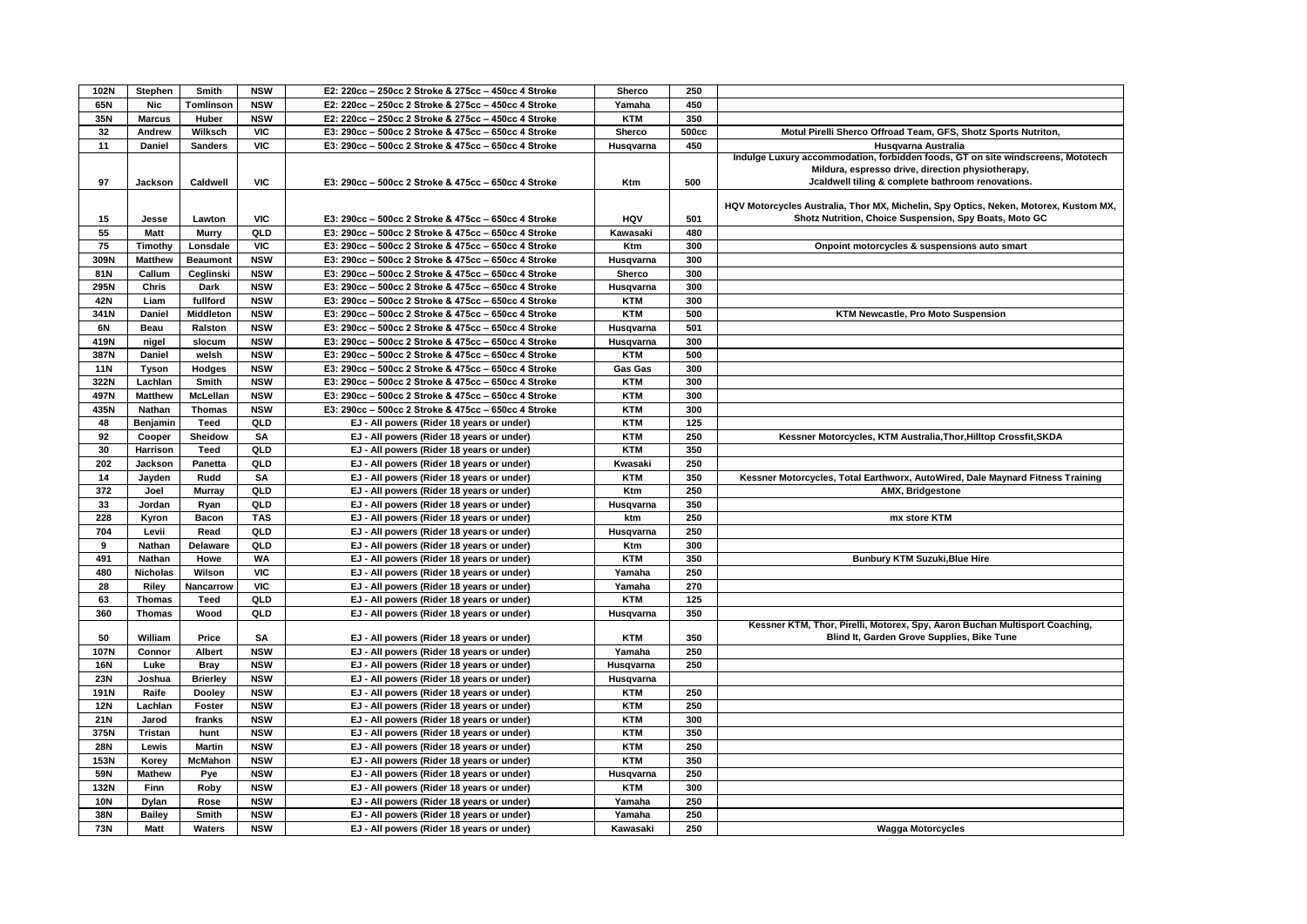| 313N        | Lachlan         | Weale             | <b>NSW</b> | EJ - All powers (Rider 18 years or under)             | Yamaha     | 250         |                                                                                        |
|-------------|-----------------|-------------------|------------|-------------------------------------------------------|------------|-------------|----------------------------------------------------------------------------------------|
| 33N         | Geoff           | <b>Braico</b>     | <b>NSW</b> | 2 Stroke Cup (125cc upto 250cc)                       | Honda      | 200         |                                                                                        |
| 321         | Adam            | Giles             | QLD        | 2 Stroke Cup (125cc upto 250cc)                       | <b>KTM</b> | 150         |                                                                                        |
| 66          | John            | Isherwood         | <b>QLD</b> | 2 Stroke Cup (125cc upto 250cc)                       | Yamaha     | 250         | J&J Racing, Wayne Leonard Motorcycles, Lairwear, Link International, Pirelli Tyres Aus |
| <b>187N</b> | Gavin           | <b>Fisher</b>     | <b>NSW</b> | 2 Stroke Cup (125cc upto 250cc)                       | Yamaha     | 249         |                                                                                        |
| 681N        | <b>Matthew</b>  | Graham            | <b>NSW</b> | 2 Stroke Cup (125cc upto 250cc)                       | Sherco     | 124         | <b>MLG Earthmoving PTY LTD</b>                                                         |
| 48N         | Jacob           | Peacock           | <b>NSW</b> | 2 Stroke Cup (125cc upto 250cc)                       | Honda      | 250         |                                                                                        |
| 311N        | Cooper          | Boyd              | <b>NSW</b> | J1                                                    | Yamaha     | 85          |                                                                                        |
| 6N          | <b>Rhys</b>     | Campbell          | <b>NSW</b> | J <sub>1</sub>                                        | <b>KTM</b> | 85          |                                                                                        |
| 231N        | Jade            | Chellas           | <b>NSW</b> | J <sub>1</sub>                                        | Husqvarna  | 85          |                                                                                        |
| 33N         | Jaxson          | Hartas            | <b>NSW</b> | J1                                                    | Yamaha     | 85          |                                                                                        |
| 807N        | <b>Thomas</b>   | Hay               | <b>NSW</b> | J <sub>1</sub>                                        | <b>KTM</b> | 85          |                                                                                        |
| 535N        | Eamon           | <b>Martin</b>     | <b>NSW</b> | J1                                                    | Yamaha     | 85          |                                                                                        |
| 261N        | <b>Danielle</b> | <b>McDonald</b>   | <b>NSW</b> | J1                                                    | Yamaha     | 85          |                                                                                        |
| <b>50N</b>  |                 |                   |            | J <sub>1</sub>                                        |            | 85          |                                                                                        |
|             | Dylan           | <b>McDonald</b>   | <b>NSW</b> |                                                       | Yamaha     |             |                                                                                        |
| 46N         | Levi            | <b>Stephens</b>   | <b>NSW</b> | J <sub>1</sub>                                        | <b>KTM</b> | 85          |                                                                                        |
| 206         | Hayden          | O'Connell         | QLD        | J2 - 12 - 15 years 85cc 2 - Str & up to 150cc 4 - Str | ktm        | 85          | Brisbane Dirt Bike Rentals. Pat's Polishing                                            |
| 617         | Jet             | <b>Brien</b>      | <b>VIC</b> | J2 - 12 - 15 years 85cc 2 - Str & up to 150cc 4 - Str | <b>KTM</b> | 85          | <b>Allpower Onsite Auto Electrics</b>                                                  |
| 809         | Justin          | <b>Richards</b>   | QLD        | J2 - 12 - 15 years 85cc 2 - Str & up to 150cc 4 - Str | Husqvarna  | 85          |                                                                                        |
| 626         | Max             | <b>Phillips</b>   | <b>VIC</b> | J2 - 12 - 15 years 85cc 2 - Str & up to 150cc 4 - Str | ktm        | <b>85cc</b> | Phillips transport / Mototech                                                          |
| 650         | <b>Thomas</b>   | Vance             | <b>VIC</b> | J2 - 12 - 15 years 85cc 2 - Str & up to 150cc 4 - Str | Yamaha     | 85          | 501 Motorsport                                                                         |
| 557         | Xavier          | Cox               | <b>VIC</b> | J2 - 12 - 15 years 85cc 2 - Str & up to 150cc 4 - Str | Kawasaki   | 85          | Indulge Apartments, Mildura Motorcycles, Zipfix                                        |
| 34N         | Will            | <b>Richards</b>   | <b>NSW</b> | J2 - 12 - 15 years 85cc 2 - Str & up to 150cc 4 - Str | <b>KTM</b> | 85          |                                                                                        |
| 408N        | <b>Blake</b>    | Boyd              | <b>NSW</b> | J2 - 12 - 15 years 85cc 2 - Str & up to 150cc 4 - Str | Yamaha     | 85          |                                                                                        |
| 666N        | Glen            | <b>Brotherton</b> | <b>NSW</b> | J2 - 12 - 15 years 85cc 2 - Str & up to 150cc 4 - Str | <b>KTM</b> | 85          |                                                                                        |
| 278N        | Luke            | Chellas           | <b>NSW</b> | J2 - 12 - 15 years 85cc 2 - Str & up to 150cc 4 - Str | Husqvarna  | 85          |                                                                                        |
| 120N        | <b>Brandon</b>  | Clarke            | <b>NSW</b> | J2 - 12 - 15 years 85cc 2 - Str & up to 150cc 4 - Str | <b>KTM</b> | 250         |                                                                                        |
| 202N        | Clancy          | Clatworthy        | <b>NSW</b> | J2 - 12 - 15 years 85cc 2 - Str & up to 150cc 4 - Str | <b>KTM</b> | 85          |                                                                                        |
| 233N        | Zane            | Codrington        | <b>NSW</b> | J2 - 12 - 15 years 85cc 2 - Str & up to 150cc 4 - Str | Yamaha     | 85          |                                                                                        |
| 237N        | Samuel          | Codrington        | <b>NSW</b> | J2 - 12 - 15 years 85cc 2 - Str & up to 150cc 4 - Str | Yamaha     | 85          |                                                                                        |
| 747N        | Amity           | Cork              | <b>NSW</b> | J2 - 12 - 15 years 85cc 2 - Str & up to 150cc 4 - Str | Yamaha     | 85          |                                                                                        |
| 285N        | Landon          | Darcy             | <b>NSW</b> | J2 - 12 - 15 years 85cc 2 - Str & up to 150cc 4 - Str | Husqvarna  | 85          |                                                                                        |
| 313N        | <b>Flynn</b>    | <b>Digby</b>      | <b>NSW</b> | J2 - 12 - 15 years 85cc 2 - Str & up to 150cc 4 - Str | <b>KTM</b> | 85          |                                                                                        |
| 244N        | Harry           | Grant             | <b>NSW</b> | J2 - 12 - 15 years 85cc 2 - Str & up to 150cc 4 - Str | <b>KTM</b> | 85          |                                                                                        |
| 298N        | Campbell        | Hall              | <b>NSW</b> | J2 - 12 - 15 years 85cc 2 - Str & up to 150cc 4 - Str | <b>KTM</b> | 85          |                                                                                        |
| 272N        | <b>Billy</b>    | Hargy             | <b>NSW</b> | J2 - 12 - 15 years 85cc 2 - Str & up to 150cc 4 - Str | Husqvarna  | 85          | Husqvarna Australia Rock Motorcycles Promoto Suspension PGA Rendering Motorex          |
| 294N        | LJay            | Harris-Walcl      | <b>NSW</b> | J2 - 12 - 15 years 85cc 2 - Str & up to 150cc 4 - Str | Yamaha     | 85          |                                                                                        |
| 215N        | Liam            | Jackson           | <b>NSW</b> | J2 - 12 - 15 years 85cc 2 - Str & up to 150cc 4 - Str | Kawasaki   | 85          |                                                                                        |
| <b>17N</b>  | Cody            | Kilpatrick        | <b>NSW</b> | J2 - 12 - 15 years 85cc 2 - Str & up to 150cc 4 - Str | <b>KTM</b> | 85          |                                                                                        |
| 773N        | Chelsea         | Muir              | <b>NSW</b> | J2 - 12 - 15 years 85cc 2 - Str & up to 150cc 4 - Str | <b>KTM</b> | 85          |                                                                                        |
| 269N        | Ryan            | cholls-Hugh       | <b>NSW</b> | J2 - 12 - 15 years 85cc 2 - Str & up to 150cc 4 - Str | Husqvarna  | 85          |                                                                                        |
| 124N        | Jack            |                   | <b>NSW</b> | J2 - 12 - 15 years 85cc 2 - Str & up to 150cc 4 - Str | <b>KTM</b> | 85          |                                                                                        |
|             |                 | Opie              |            |                                                       |            |             |                                                                                        |
| 208N        | Harry           | Parish            | <b>NSW</b> | J2 - 12 - 15 years 85cc 2 - Str & up to 150cc 4 - Str | <b>KTM</b> | 85          |                                                                                        |
| 213N        | Luke            | Redman            | <b>NSW</b> | J2 - 12 - 15 years 85cc 2 - Str & up to 150cc 4 - Str | <b>KTM</b> | 85          |                                                                                        |
| 54N         | Corbin          | Riddle            | <b>NSW</b> | J2 - 12 - 15 years 85cc 2 - Str & up to 150cc 4 - Str | <b>KTM</b> | 85          |                                                                                        |
| 234N        | Kyle            | Sandstrom         | <b>NSW</b> | J2 - 12 - 15 years 85cc 2 - Str & up to 150cc 4 - Str | yamaha     | 85          | <b>Excite Motosports</b>                                                               |
| 687N        | Jack            | Shearer           | <b>NSW</b> | J2 - 12 - 15 years 85cc 2 - Str & up to 150cc 4 - Str | Husky      | 85          | Timeng                                                                                 |
| 258N        | Ben             | Shephard          | <b>NSW</b> | J2 - 12 - 15 years 85cc 2 - Str & up to 150cc 4 - Str | <b>KTM</b> | 85          |                                                                                        |
| <b>127N</b> | Seth            | <b>Stanyer</b>    | <b>NSW</b> | J2 - 12 - 15 years 85cc 2 - Str & up to 150cc 4 - Str | <b>KTM</b> | 85          |                                                                                        |
| 263N        | Nicholas        | <b>Stevens</b>    | <b>NSW</b> | J2 - 12 - 15 years 85cc 2 - Str & up to 150cc 4 - Str | <b>KTM</b> | 85          |                                                                                        |
| 250N        | William         | Vella             | <b>NSW</b> | J2 - 12 - 15 years 85cc 2 - Str & up to 150cc 4 - Str | <b>KTM</b> | 85          | <b>RIF RACING</b>                                                                      |
| 92N         | Charlie         | Wark              | <b>NSW</b> | J2 - 12 - 15 years 85cc 2 - Str & up to 150cc 4 - Str | <b>KTM</b> | 85          |                                                                                        |
| <b>118N</b> | <b>Dillan</b>   | Weale             | <b>NSW</b> | J2 - 12 - 15 years 85cc 2 - Str & up to 150cc 4 - Str | <b>KTM</b> | 85          |                                                                                        |
| 277N        | Jett            | Yarnold           | <b>NSW</b> | J2 - 12 - 15 years 85cc 2 - Str & up to 150cc 4 - Str | Yamaha     | 85          |                                                                                        |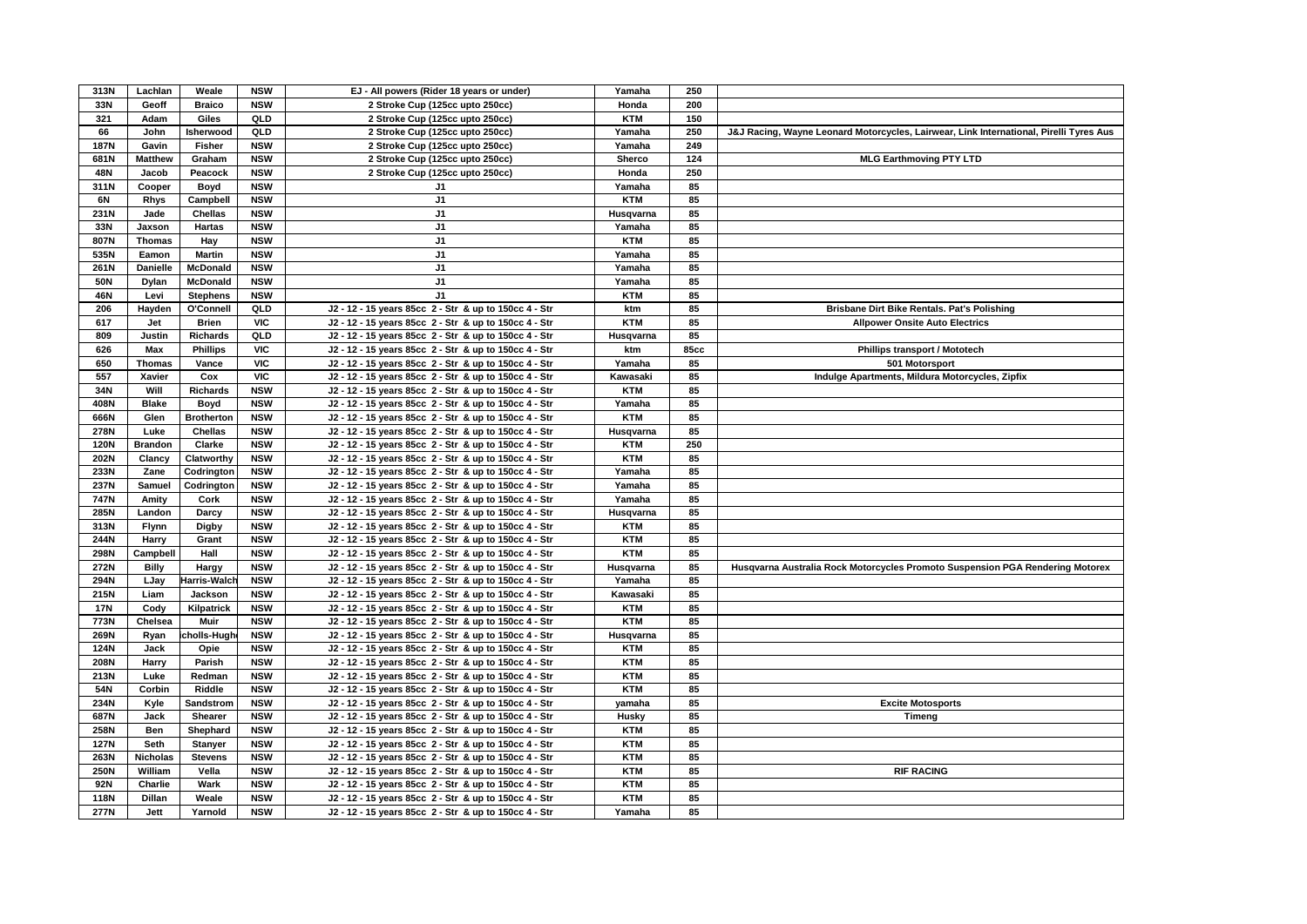|                           |                 |                          |            |                                                                                                                                  |                      |            | KTM / Marriotts / Kwill Constructions / Southeast Motorcycles / The Collective Family /                |
|---------------------------|-----------------|--------------------------|------------|----------------------------------------------------------------------------------------------------------------------------------|----------------------|------------|--------------------------------------------------------------------------------------------------------|
|                           |                 |                          |            |                                                                                                                                  |                      |            | BLS Suspension / Topline Seat Covers /                                                                 |
| 18                        | Charlie         | Moller                   | <b>VIC</b> | J3 - 13-14 years 125cc to 200cc 2 - Str & 200cc to 250cc 4-Str                                                                   | <b>KTM</b>           | 250        | Dunlop / CDI Kneebraces / Motorex / Cameron Taylor MX / ALLTAC                                         |
| 701                       | Jack            | <b>Bithell</b>           | VIC        | J3 - 13-14 years 125cc to 200cc 2 - Str & 200cc to 250cc 4-Str                                                                   | Sherco               | 125        | Indulge apartments. Mallee motorcycles                                                                 |
| 777                       | Jake            | Hayes                    | QLD        | J3 - 13-14 years 125cc to 200cc 2 - Str & 200cc to 250cc 4-Str                                                                   | <b>KTM</b>           | 125        |                                                                                                        |
|                           |                 |                          |            |                                                                                                                                  |                      |            | Bunbury Blue Hire KTM, KTM Australia, Dunlop, Motorexaus, Kustom Mx, EK chains, Ficeda<br>accessories. |
| 424                       | Jethro          | Carriage                 | WA         | J3 - 13-14 years 125cc to 200cc 2 - Str & 200cc to 250cc 4-Str                                                                   | <b>KTM</b>           | 150        | Fox Racing Australia, Aussie Moto Engineering, JMS Suspension, Pipeking                                |
| 770                       | Kelly           | Woolston                 | QLD        | J3 - 13-14 years 125cc to 200cc 2 - Str & 200cc to 250cc 4-Str                                                                   | <b>KTM</b>           | 200        |                                                                                                        |
|                           |                 |                          |            |                                                                                                                                  |                      |            | WSBdistributors-HPFracing products-IndulgeApartments-NorthAdelaideFitnessCentre-                       |
| 586                       | <b>Maxwell</b>  | Liebeknecht              | <b>SA</b>  | J3 - 13-14 years 125cc to 200cc 2 - Str & 200cc to 250cc 4-Str                                                                   | Yamaha               | 250        | SilverlineRoofing-PhysioSmart-RedDotExtreme-DirtWorxRidepark                                           |
|                           |                 |                          |            |                                                                                                                                  |                      |            | AJ's Motorcycle Superstore Tunetech Racing                                                             |
| 715                       | Riley           | <b>McGillivray</b>       | <b>VIC</b> | J3 - 13-14 years 125cc to 200cc 2 - Str & 200cc to 250cc 4-Str                                                                   | <b>KTM</b>           | 250        | KSP Offroad Bright & District Electrical Services                                                      |
| 771                       | Zeth            | <b>Bond</b>              | QLD        | J3 - 13-14 years 125cc to 200cc 2 - Str & 200cc to 250cc 4-Str                                                                   | <b>KTM</b>           | 250        |                                                                                                        |
| <b>28N</b>                | Austin          | <b>Battle</b>            | <b>NSW</b> | J3 - 13-14 years 125cc to 200cc 2 - Str & 200cc to 250cc 4-Str                                                                   | Husqvarna            | 125        |                                                                                                        |
| 190N                      | Ryan            | bretherton               | <b>NSW</b> | J3 - 13-14 years 125cc to 200cc 2 - Str & 200cc to 250cc 4-Str                                                                   | <b>KTM</b>           | 125        |                                                                                                        |
| 707N                      | Ariana          | <b>Collins</b>           | <b>NSW</b> | J3 - 13-14 years 125cc to 200cc 2 - Str & 200cc to 250cc 4-Str                                                                   | Husqvarna            | 125cc      | Jeff Collins Plumbing pty Itd                                                                          |
|                           |                 |                          | <b>NSW</b> |                                                                                                                                  |                      | 150cc      | Cooper Metal Roofing, OnSong Motorcycles Repairs, J&P<br>Motorcycles Griffith & Link International     |
| <b>150N</b><br><b>88N</b> | William<br>Will | Cooper<br><b>Dennett</b> | <b>NSW</b> | J3 - 13-14 years 125cc to 200cc 2 - Str & 200cc to 250cc 4-Str<br>J3 - 13-14 years 125cc to 200cc 2 - Str & 200cc to 250cc 4-Str | <b>KTM</b><br>Yamaha | 250        |                                                                                                        |
|                           |                 |                          | <b>NSW</b> |                                                                                                                                  | Kawasaki             |            |                                                                                                        |
| 738N<br>714N              | Chloe           | Fletcher                 | <b>NSW</b> | J3 - 13-14 years 125cc to 200cc 2 - Str & 200cc to 250cc 4-Str                                                                   |                      | 250<br>125 |                                                                                                        |
|                           | <b>Thomas</b>   | Foster                   |            | J3 - 13-14 years 125cc to 200cc 2 - Str & 200cc to 250cc 4-Str                                                                   | Husqvarna            |            | A & T Firewood Supplies                                                                                |
| <b>111N</b>               | Justin          | Harrow                   | <b>NSW</b> | J3 - 13-14 years 125cc to 200cc 2 - Str & 200cc to 250cc 4-Str                                                                   | <b>KTM</b>           | 125        |                                                                                                        |
| 377N                      | Ashleigh        | Hunt                     | <b>NSW</b> | J3 - 13-14 years 125cc to 200cc 2 - Str & 200cc to 250cc 4-Str                                                                   | <b>KTM</b>           | 125        |                                                                                                        |
| <b>111N</b>               | <b>Matthew</b>  | Pace                     | <b>NSW</b> | J3 - 13-14 years 125cc to 200cc 2 - Str & 200cc to 250cc 4-Str                                                                   | Yamaha               | 250        |                                                                                                        |
| 47N                       | Kodi            | <b>Stephens</b>          | <b>NSW</b> | J3 - 13-14 years 125cc to 200cc 2 - Str & 200cc to 250cc 4-Str                                                                   | <b>KTM</b>           | 250        |                                                                                                        |
| 745N                      | Madelyn         | Weale                    | <b>NSW</b> | J3 - 13-14 years 125cc to 200cc 2 - Str & 200cc to 250cc 4-Str                                                                   | Yamaha               | 125        |                                                                                                        |
| 86                        | Charlie         | <b>Milton</b>            | <b>SA</b>  | J4 - 15 years 125cc to 200cc 2 - Str & 200cc to 250cc 4 - Str                                                                    | Ktm                  | 250        | milton transport                                                                                       |
| 39                        | Cody            | <b>Chittick</b>          | <b>WA</b>  | J4 - 15 years 125cc to 200cc 2 - Str & 200cc to 250cc 4 - Str                                                                    | yamaha               | 250        | yamaha australia gytr                                                                                  |
| 909                       | Grace           | Woolston                 | QLD        | J4 - 15 years 125cc to 200cc 2 - Str & 200cc to 250cc 4 - Str                                                                    | <b>KTM</b>           | 200        |                                                                                                        |
| 229                       | Jay             | Simister                 | <b>SA</b>  | J4 - 15 years 125cc to 200cc 2 - Str & 200cc to 250cc 4 - Str                                                                    | <b>KTM</b>           | 250        | Coast Powersports, FLY Racing, Dunlop, Motul, Hattah Roadhouse                                         |
| 34                        | Kobe            | Conley                   | <b>TAS</b> | J4 - 15 years 125cc to 200cc 2 - Str & 200cc to 250cc 4 - Str                                                                    | Yamaha               | 250fcc     | City bike centre/Fist Handwear                                                                         |
| 265                       | Tyler           | Read                     | <b>SA</b>  | J4 - 15 years 125cc to 200cc 2 - Str & 200cc to 250cc 4 - Str                                                                    | <b>KTM</b>           | 150        |                                                                                                        |
| 796                       | Zac             | Perry                    | QLD        | J4 - 15 years 125cc to 200cc 2 - Str & 200cc to 250cc 4 - Str                                                                    | Kawasaki             | 250        | Harbour City Motorcycles, Motokote, The Guinea Group                                                   |
| 93N                       | Tom             | <b>Brotherton</b>        | <b>NSW</b> | J4 - 15 years 125cc to 200cc 2 - Str & 200cc to 250cc 4 - Str                                                                    | Honda                | 250        |                                                                                                        |
| <b>171N</b>               | Hayden          | Campbell                 | <b>NSW</b> | J4 - 15 years 125cc to 200cc 2 - Str & 200cc to 250cc 4 - Str                                                                    | Yamaha               | 250        |                                                                                                        |
| 199N                      | Oscar           | <b>Collins</b>           | <b>NSW</b> | J4 - 15 years 125cc to 200cc 2 - Str & 200cc to 250cc 4 - Str                                                                    | Husqvarna            | 250        | Jeff Collins Plumbing pty Itd                                                                          |
| <b>147N</b>               | Luke            | Cook                     | <b>NSW</b> | J4 - 15 years 125cc to 200cc 2 - Str & 200cc to 250cc 4 - Str                                                                    | <b>KTM</b>           | 250        |                                                                                                        |
| 128N                      | <b>Bayley</b>   | Degotardi                | <b>NSW</b> | J4 - 15 years 125cc to 200cc 2 - Str & 200cc to 250cc 4 - Str                                                                    | <b>KTM</b>           | 250        |                                                                                                        |
| 101N                      | Harrison        | Foster                   | <b>NSW</b> | J4 - 15 years 125cc to 200cc 2 - Str & 200cc to 250cc 4 - Str                                                                    | <b>KTM</b>           | 250        |                                                                                                        |
| 179N                      | Jasper          | Franklin                 | <b>NSW</b> | J4 - 15 years 125cc to 200cc 2 - Str & 200cc to 250cc 4 - Str                                                                    | <b>KTM</b>           | 125        |                                                                                                        |
| 751N                      | kaitlyn         | Hall                     | <b>NSW</b> | J4 - 15 years 125cc to 200cc 2 - Str & 200cc to 250cc 4 - Str                                                                    | <b>KTM</b>           | 250        |                                                                                                        |
| 102N                      | Ashton          | <b>Harris</b>            | <b>NSW</b> | J4 - 15 years 125cc to 200cc 2 - Str & 200cc to 250cc 4 - Str                                                                    | Yamaha               | 250        |                                                                                                        |
| 115N                      | <b>Matthew</b>  | Hay                      | <b>NSW</b> | J4 - 15 years 125cc to 200cc 2 - Str & 200cc to 250cc 4 - Str                                                                    | Yamaha               | 250        |                                                                                                        |
| 126N                      | <b>Blake</b>    | <b>Hollis</b>            | <b>NSW</b> | J4 - 15 years 125cc to 200cc 2 - Str & 200cc to 250cc 4 - Str                                                                    | Yamaha               | 250        |                                                                                                        |
| 271N                      | mackenzie       | Johnson                  | <b>NSW</b> | J4 - 15 years 125cc to 200cc 2 - Str & 200cc to 250cc 4 - Str                                                                    | Yamaha               | 125        |                                                                                                        |
| <b>151N</b>               | Hayden          | Jones                    | <b>NSW</b> | J4 - 15 years 125cc to 200cc 2 - Str & 200cc to 250cc 4 - Str                                                                    | Sherco               | 125        |                                                                                                        |
| 133N                      | Levi            | Lane                     | <b>NSW</b> | J4 - 15 years 125cc to 200cc 2 - Str & 200cc to 250cc 4 - Str                                                                    | <b>KTM</b>           | 250        |                                                                                                        |
| 182N                      | Jack            | Lydford                  | <b>NSW</b> | J4 - 15 years 125cc to 200cc 2 - Str & 200cc to 250cc 4 - Str                                                                    | Yamaha               | 250        |                                                                                                        |
| 82N                       | Clay            | <b>Parsons</b>           | <b>NSW</b> | J4 - 15 years 125cc to 200cc 2 - Str & 200cc to 250cc 4 - Str                                                                    | <b>KTM</b>           | 125        |                                                                                                        |
| 156N                      | Angus           | Redman                   | <b>NSW</b> | J4 - 15 years 125cc to 200cc 2 - Str & 200cc to 250cc 4 - Str                                                                    | Husqvarna            | 250        |                                                                                                        |
| 929                       | Anthony         | Greene                   | <b>SA</b>  | Masters - All Powers (Rider 45+ years of age)                                                                                    | Sherco               | 300        | Limestone Coast Motorcycles, Sherco, Greenys Group                                                     |
| 525                       | Craig           | Treasure                 | QLD        | Masters - All Powers (Rider 45+ years of age)                                                                                    | Husqvarna            | 501        |                                                                                                        |
| 516                       | Darrin          | <b>Strauch</b>           | QLD        | Masters - All Powers (Rider 45+ years of age)                                                                                    | Ktm                  | 450        |                                                                                                        |
| 590                       | David           | Wagner                   | QLD        | Masters - All Powers (Rider 45+ years of age)                                                                                    | Yamaha               | 450        | Toowoomba Yamaha                                                                                       |
| 903                       | lan             | <b>McGillivray</b>       | <b>VIC</b> | Masters - All Powers (Rider 45+ years of age)                                                                                    | <b>KTM</b>           | 500        | <b>BRIGHT &amp; DISTRICT ELECTRICAL SERVICES</b>                                                       |